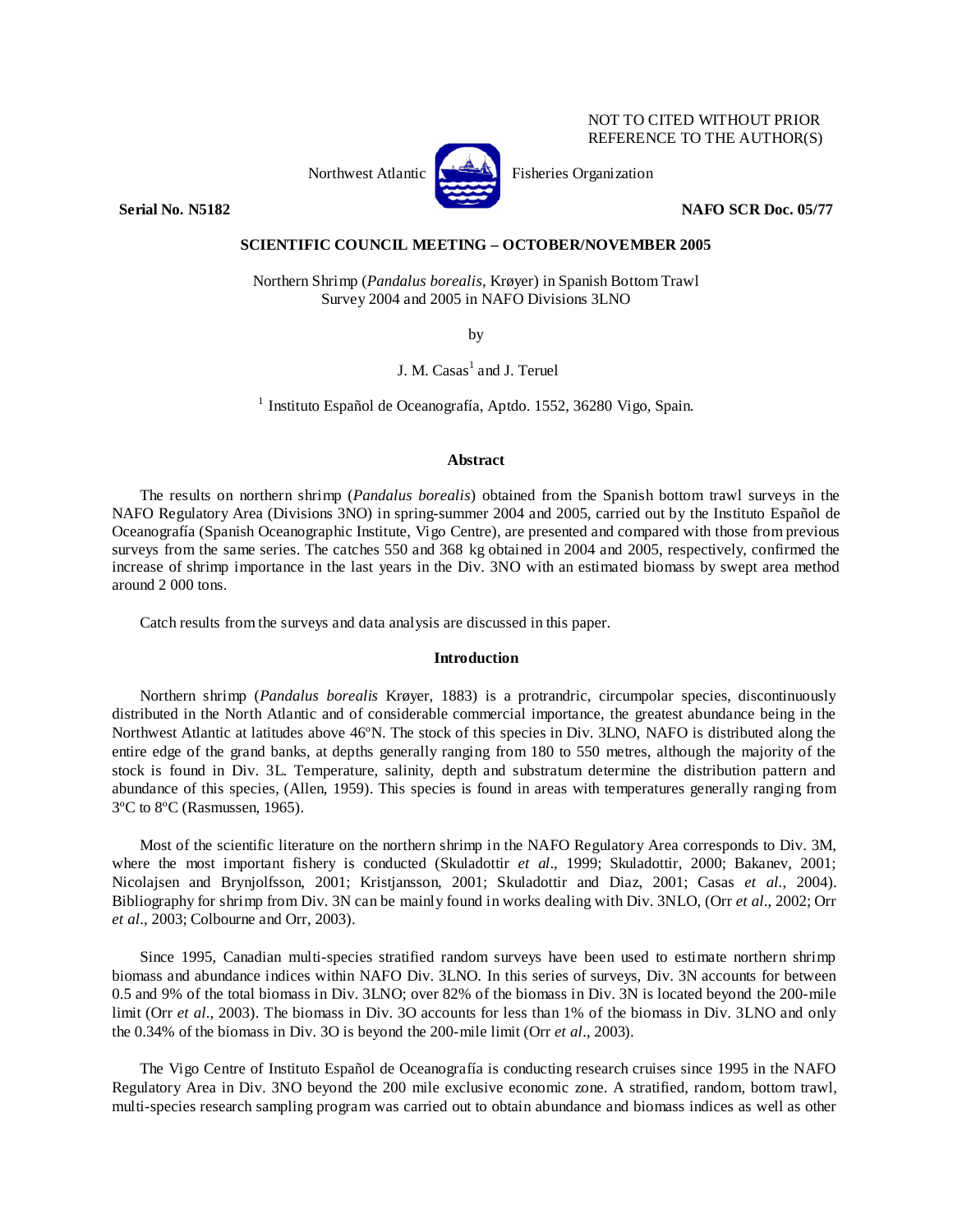biological data for the most important commercial species present in the area.

In the surveys conducted between 1995-2000, the catches of northern shrimp were insignificant. This could be explained by the low efficiency of the fishing gear "pedreira", with this species (Paz *et al*., 1993), used in those years.

During 2001 and 2002, the survey was carried out on board R/V "*Vizconde de Eza*" using a Campelen 1800 net (Walsh *et al*., 2001). Despite the improvements incorporated with the new vessel and the use of a Campelen 1800 net, which is highly efficient for this species (Vazquez, 2002), total catches in 2001 were poor, i.e. 28.8 kg.

From 2002 year a significant increase of the catches of northern shrimp was noted in Div. 3NO with catches bigger than 300 kg.

This work presents data on the geographical distribution in the NAFO Regulatory Area (Div. 3NO), on biomass, length frequencies, age structure and mean weight by length-class of catches of northern shrimp on Spanish bottom trawl survey 2004-2005.

#### **Materials and Methods**

The 2004 and 2005 Spanish bottom trawl surveys were carried out from the 06<sup>th</sup> to 24<sup>th</sup> of June in 2004 and from  $10<sup>th</sup>$  to  $29<sup>th</sup>$  of June in 2005, following set guidelines previously established for the series of I.E.O. research surveys (Walsh *et al.*, 2001). These surveys took place in Div. 3NO, with a total of 122 and 121 valid hauls respectively, ranging depths between 40 and 1 400 m approximately.

Shrimp samples of approximately 1.5 kg were taken to determine length frequencies in hauls where the amount and good condition of the specimens caught permitted to sample them.

Males and females were separated with reference to the endopodite of the first pleopod (Rasmussen, 1953). Following this criterion, individuals that were in the middle of a sex change were considered as males. The females were differentiated into mature and immature, following the sternal spines criteria (McCray, 1971). Ovigerous females were considered as an independent group not included within the mature females.

Individuals were measured onboard by noting the distance from the base of the eye to the posterior mid dorsal point of the carapace -OCL- (Shumway *et al*., 1985). Such measurements were made to the lower half millimetre using electronic callipers.

Samples were taken from 21 hauls in 2004 and 19 hauls in 2005. Depths of the sampled hauls varied from 226- 480 m. in 2004 and 300-500 in 2005. Data were used to obtain an estimate of the lengths distributions in the prospected area.

Furthermore, in 2005 survey some samples were frozen onboard to determine the length-weight relationship in the laboratory. 1 802 individuals were selected, dried and weighed with a precision of 0.1g to calculate the lengthweight relationship.

#### **Results and Discussion**

The Table 1 shows the catches, biomass and standard errors estimated by swept area method of northern shrimp from the multi-species surveys, carried out by IEO Vigo, in the NAFO Div. 3NO in late spring from 1995- 2005. In the year 2002 an abrupt increase with respect to earlier years occurred, both in terms of catch and biomass (Diaz *et al*., 2002). These initial data were considered with caution due to the fact that, until 2001, the "Pedreira" gear used as a sampler (Paz *et al*., 1995) was not efficient for catching shrimp. However, although in 2001, the gear "type Pedreira" was changed for a new type "Campelen 1800" (Walsh *et al*., 2001) with high efficiency for catching this species (Vazquez, 2002), the catches and biomass estimated stayed at low levels.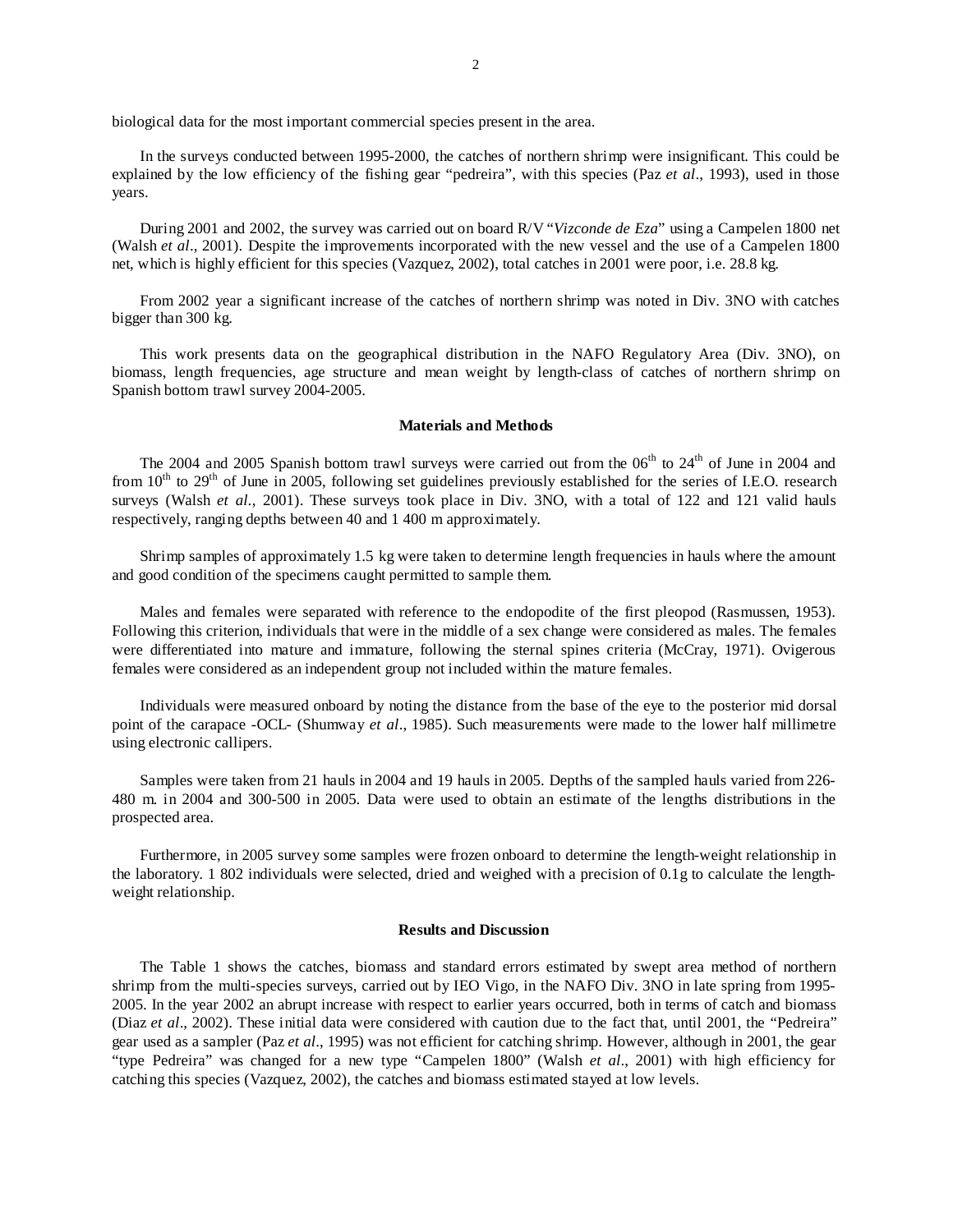After 2002 year, the increase in northern shrimp catch was confirmed, in terms of the period 1995-2001 and the catch levels are now close to those obtained in 2002 (Fig. 1).

The distribution of northern shrimp catches in the Spanish trawl survey 2004 and 2005 are shown in Fig. 2. The main catches in Div. 3NO were located to the Northeast of Div. 3N, in latitudes higher than 45ºN, and in an small area on the central part of the bank with latitudes close to 43º30'N, and depths ranging between 200 and 500 meters.

Table 2 shows the shrimp biomass by depth strata as percentage of total biomass, from 2001 to 2005 surveys. In the last two years 2004-2005 a considerable amount of catches (>65%) were concentrated at depths between 200- 300 fath. (367-550 m). Although in is considered that the shrimp Div. 3LNO stock is distributed along the entire edge of the grand banks, at depths generally ranging from 100 to 300 fathoms (180-550 m), the depth of the bulk of biomass in Div. 3NO has increased in the last years from lesser than 100 fath. in 2001 (68%) to depths greater than 200 fath. in 2004 and 2005 (74% and 66%, respectively).

The length distribution by sex and maturity stage estimated in the 2004 and 2005 are presented in table 3 and figure 3. Although the range of their length distributions where did not suffer important changes: male ranging between 11 and 24 mm; immature females between 19.5 and 26 mm and multiparous females between 21 and 28 mm., there was important differences between the two years. In the year 2005 the abundance decreased about 50%. This was mainly due to the fall in male abundance and the absence of the first modal group (around 13 mm), well defined in 2004.

A modal size analysis programme could not be used due the low number of sampled individuals. However according to the pattern showed in the length distribution of the last two years and observations made in adjacent waters (Nicolajsen, 2001; Skuladottir, 2001; Skuladottir and Diaz, 2001; Orr *et al*., 2002; Orr *et al*., 2003) a rough age-length key could be established.

| Aged (years) OCL (mm.) |               |
|------------------------|---------------|
| $\theta$               | 27.5          |
| 1                      | $7.5 - 11.0$  |
| 2                      | $11.5 - 15.0$ |
| 3                      | 15.5-17.5     |
| 4                      | 18.0-22.0     |
| 5                      | 22.5-24.5     |
| 6                      | 24.5-25.5     |
|                        | >25.5         |

According to the enclosed age-length key, in 2004 the males show three modal groups with lengths around 12.5 mm (age 2), 16.5 mm (age 3) and 21.0 mm (age 4). The sex change occurs at age 4 and the females both immature and mature females appear only represented by one modal group where several age groups are mixed: the immature females with lengths around 23.5 mm. and 5 year olds and mature females with more than one age group (age 5-7) and lengths mainly bigger than 23 mm. In 2005 the pattern was roughly similar with the exception of the absence of the first modal group.

The Table 4 and Fig. 4 shows the length-weight relationship estimated in 2005 survey by sex and maturity stage as well the parameters of the relationship, number of specimens sampled and determination coefficient  $R^2$ .

# **References**

Allen, J. A. 1959. On the biology of Pandalus borealis Krøyer, with reference to a population off the Northumberland coast. *J. Mar. Biol. Assoc. U. K*., 38: 189-220.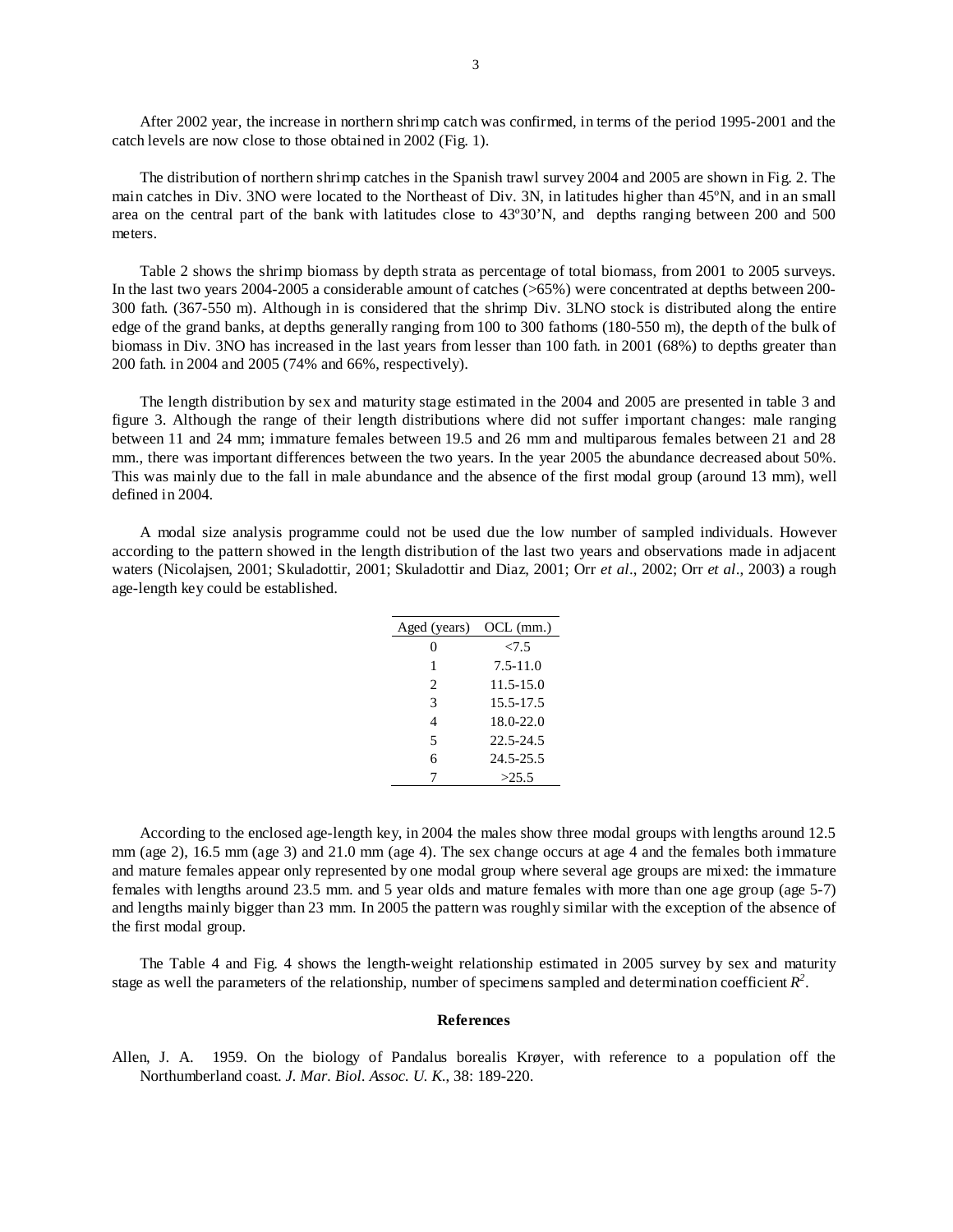- Bakanev, S. V. 2001. Russian Fishery for Northern Shrimp (*Pandalus borealis*) on Flemish Cap Bank, NAFO Division 3M and Grand Bank, Division 3L,in 2000 and January-September 2001. *NAFO SCR Doc*., No. 184, Serial No. N4574, 9 p.
- Casas, J. M., J. L. del Rio, and D. González Troncoso. 2004. Northern Shrimp (*Pandalus borealis*) on Flemish Cap surveys 2003 and 2004. *NAFO SCR Doc.,* No. 77, Serial No. N5047, 25 p.
- Colbourne, E. B., and D, C, Orr. 2002. The Distribution and Abundance of Northern Shrimp (*Pandalus borealis*) in relation to bottom temperatures in NAFO Divisions 3LNO Based on Multi-Species Surveys from 1995-2002. *NAFO SCR Doc*., No. 153, Serial No. N4782, 14 p.
- Colbourne, E. B., and D.C. Orr. 2002. The Distribution and Abundance of Northern Shrimp (*Pandalus borealis*) in relation to bottom temperatures in NAFO Divisions 3LNO based on Multi-Species Surveys from 1995-2003. *NAFO SCR Doc*., No. 81, Serial No. N4922, 18 p.
- Díaz, P., T. Patrocinio, and X. Paz. 2002. Increased Catches of Northern Shrimp (*Pandalus borealis*, Krøyer) in a 2002 Spanish Bottom Trawl Survey in NAFO Division 3N. NAFO SCR Doc., No. 143, Serial No.N4772, 11 p.
- Kristjansson, J. 2001a. Short-time variation in Catch-per-Unit-Effort (CPUE) of Shrimp (*Pandalus borealis*) at the Flemish Cap. *NAFO SCR Doc*., No. 170, Serial No. N4515, 4 p.
- Kristjansson, J. 2001b. Changes in Population Structure of the Shrimp (*Pandalus borealis*) Stock at Flemish Cap, 1995-2000.NAFO SCR Doc.01/171, Serial No. N4516, 5 p.
- McRay, J. A. 1971. Sternal spines as a characteristic for differentiating between females of some Pandalidae. *J. Fish. Res. Board. Can*., **28**: 98-100.
- Patrocinio T., P. Díaz, and X. Paz. 2004. Northern Shrimp (*Pandalus borealis*, Krøyer) in Spanish Bottom Trawl Survey 2003 in NAFO Divisions 3LNO. *NAFO SCR Doc*., No. 79, Serial No. N5049, 16 p.
- Orr, D. C., P. Veitch, and D. Sullivan. 2002. Information pertaining to the distribution of Northern Shrimp (*Pandalus borealis*, Krøyer) in NAFO Divisions 3LNO. *NAFO SCR Doc*., No. 61, Serial No.N4673, 72 p.
- Orr, D. C., P. Veitch, and D. Sullivan. 2002. An Update of Information Pertaining to Northern Shrimp (*Pandalus borealis*, Krøyer) and Groundfish in NAFO Divisions 3LNO. *NAFO SCR Doc*., No. 160, Serial No. N4789, 54 p.
- Orr, D. C., P. Veitch, and D. Sullivan. 2003. An Update of Information Pertaining to Northern Shrimp (*Pandalus borealis*, Krøyer) and Groundfish in NAFO Divisions 3LNO. *NAFO SCR Doc*., No. 82, Serial No. N4924, 51 p.
- Paz, J., J. M. Casas, and G. Perez –Gandaras. 1993. The feeding of cod (*Gadus morhua* L) on Flemish Cap, 1989- 90. *NAFO Sci.Coun. Studies*, 19:41-50.
- Rasmussen, B. 1953. On the geographical variation in growth and sexual development of the Deep Sea Prawn (*Pandalus borealis*, Kr.). *Norweg. Fish. And Mar. Invest. Rep*., **10**(3): 1-160.
- Rasmussen, B. 1965. The fishery for deep sea prawn in Norway. *In*: Proceedings of the Symposium on Crustacea, p. 1437-1441. Symposium Series 2, Marine Biological Association of India.
- Shumway, S. E., H. C. Perkins, D. F. Schick, and A. P. Stikney. 1985. Synopsis of biological data on the Pink Shrimp (*Pandalus borealis*, Krøyer, 1838). *NOAA Techn. Rep*., NMFS 30, 57 p.
- Skuladottir, U., D. G. Parsons, and D. Orr 1999.The International Fishery for Shrimp (*Pandalus borealis*) in Division 3M (Flemish Cap),1993-1999. *NAFO SCR Doc*., No. 112, Serial No. N4192, 21 p.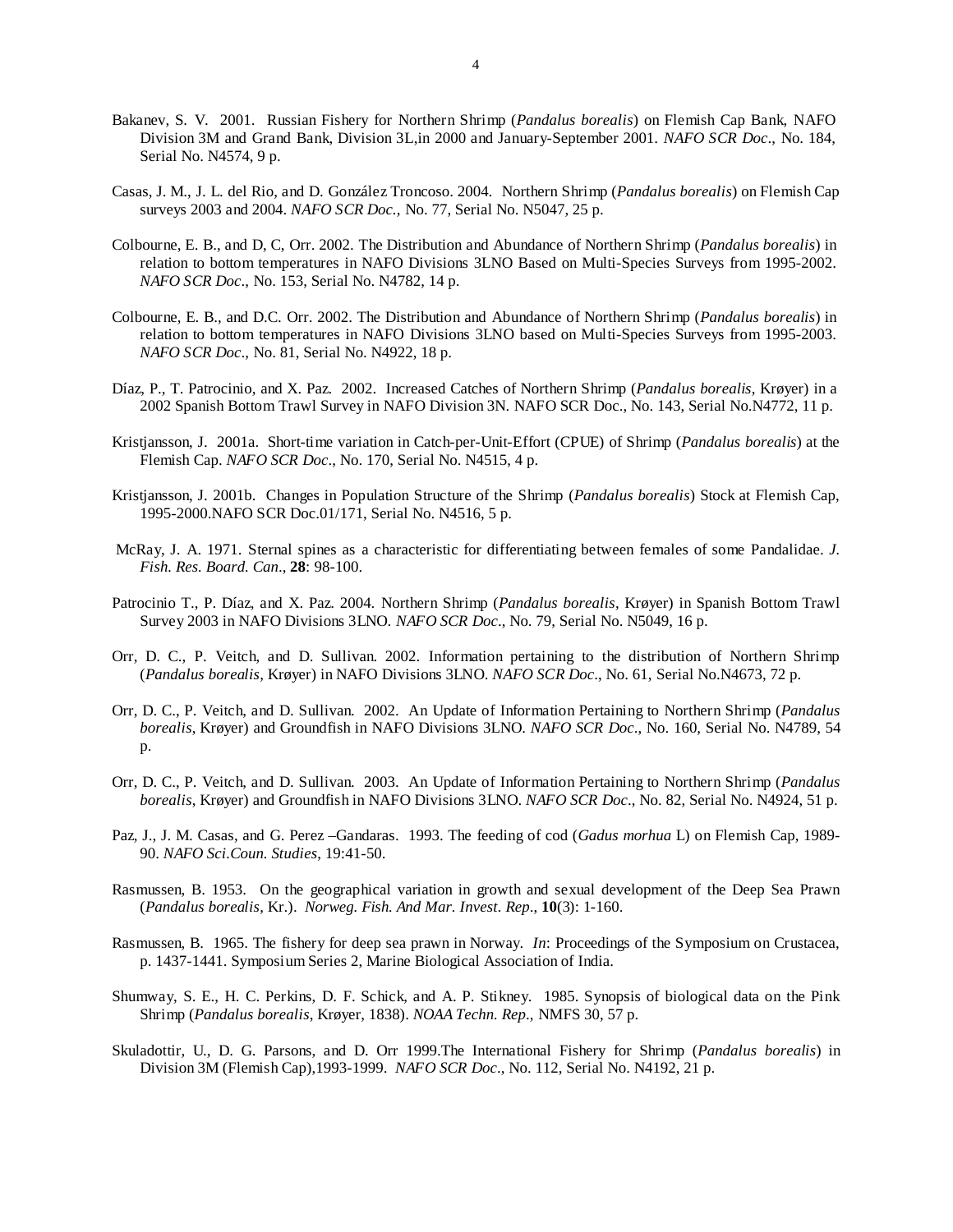- Skuladóttir, U. 2000. The Icelandic shrimp fishery (*Pandalus borealis*, Kr.) at Flemish Cap in 1993-2000. *NAFO SCR Doc.,* No. 74, Serial No. N4331, 34 p.
- Skuladóttir, U., and P. Díaz. 2001. Age assessment of northern shrimp (*Pandalus borealis*) in EU surveys on Flemish Cap in 1988-2001. *NAFO SCR Doc*., No. 01/189, Serial No. N4579, 8 p.
- Nicolajsen, A, and S. Brynjolfsson. 2001. Young northern shrimp (*Pandalus borealis*) index for Flemish Cap (Division 3M), 1998-2001. *NAFO SCR Doc*., No. 187, Serial No. N4577. 7p.
- Vázquez, A. 2002. Catchability comparison between Lofoten and Campelen gears. NAFO SCR. Doc. 02/74. Serial No. N4688. 7p.
- Walsh, S. J., X. Paz, and P. Durán. 2001. A preliminary investigation of the efficiency of Canadian and Spanish survey bottom trawls on the southern Grand Bank. NAFO SCR. Doc., No. 74. Serial No. N4453, 18 p.

| Year              | <b>Biomass</b><br>(tons) | Std. err. | Catch<br>(kg) |
|-------------------|--------------------------|-----------|---------------|
|                   |                          |           |               |
| 1995 <sup>1</sup> | 14                       | 1.9       | 5             |
| $1996^1$          | 18                       | 2.0       | 2             |
| 1997 <sup>1</sup> | 1                        | 0.1       | 0             |
| 1998 <sup>1</sup> | 23                       | 1.6       | 5             |
| 1999 <sup>1</sup> | 80                       | 3.5       | 13            |
| 2000 <sup>1</sup> | 26                       | 0.8       | 6             |
| $2001^2$          | 178                      | 9.2       | 29            |
| $2002^2$          | 2043                     | 78.7      | 408           |
| $2003^2$          | 1618                     | 69.2      | 325           |
| $2004^2$          | 2654                     | 163.7     | 550           |
| $2005^2$          | 1627                     | 57.1      | 368           |

**Table 1**. Northern shrimp biomass estimated by swept area, standard error and catches (kg.) on Spanish bottom trawl survey in NAFO Div. 3NO, 1995-2003.

> 1 Pedreira codend 35 mm. mesh size.

2 Campelen codend 20 mm. mesh size.

**Table 2**. Northern shrimp biomass by strata (as percentage % of total biomass) on Spanish bottom trawl survey 2001-2005 in NAFO Div. 3NO.

| Depth strata<br>(fath.) | 2001  | 2002    | 2003    | 2004    | 2005    |
|-------------------------|-------|---------|---------|---------|---------|
| $0 - 30$                | 2.7%  |         | 0.0%    |         | 0.0%    |
| $31 - 50$               | 15.0% | 0.1%    | 0.2%    | $0.0\%$ |         |
| 51-100                  | 52.9% | 5.7%    | 0.2%    | 0.3%    | 0.3%    |
| $101 - 150$             | 18.5% | 37.6%   | 2.7%    | 9.1%    | 2.7%    |
| 151-200                 | 7.5%  | 53.2%   | 85.2%   | 16.7%   | 30.6%   |
| 201-300                 | 1.8%  | 2.2%    | 11.6%   | 73.8%   | 66.3%   |
| 301-400                 | 1.6%  | 0.4%    | $0.1\%$ | $0.1\%$ | $0.0\%$ |
| 401-500                 | 0.0%  | 0.0%    | 0.0%    | 0.0%    | 0.1%    |
| 501-600                 |       | $0.0\%$ |         |         | $0.0\%$ |
| 601-700                 |       | 0.8%    | 0.0%    | 0.0%    | 0.0%    |
| 701-800                 |       | $0.0\%$ | $0.0\%$ | 0.0%    | 0.0%    |
| Total Biomass (tons)    | 178   | 2043    | 1618    | 2654    | 1627    |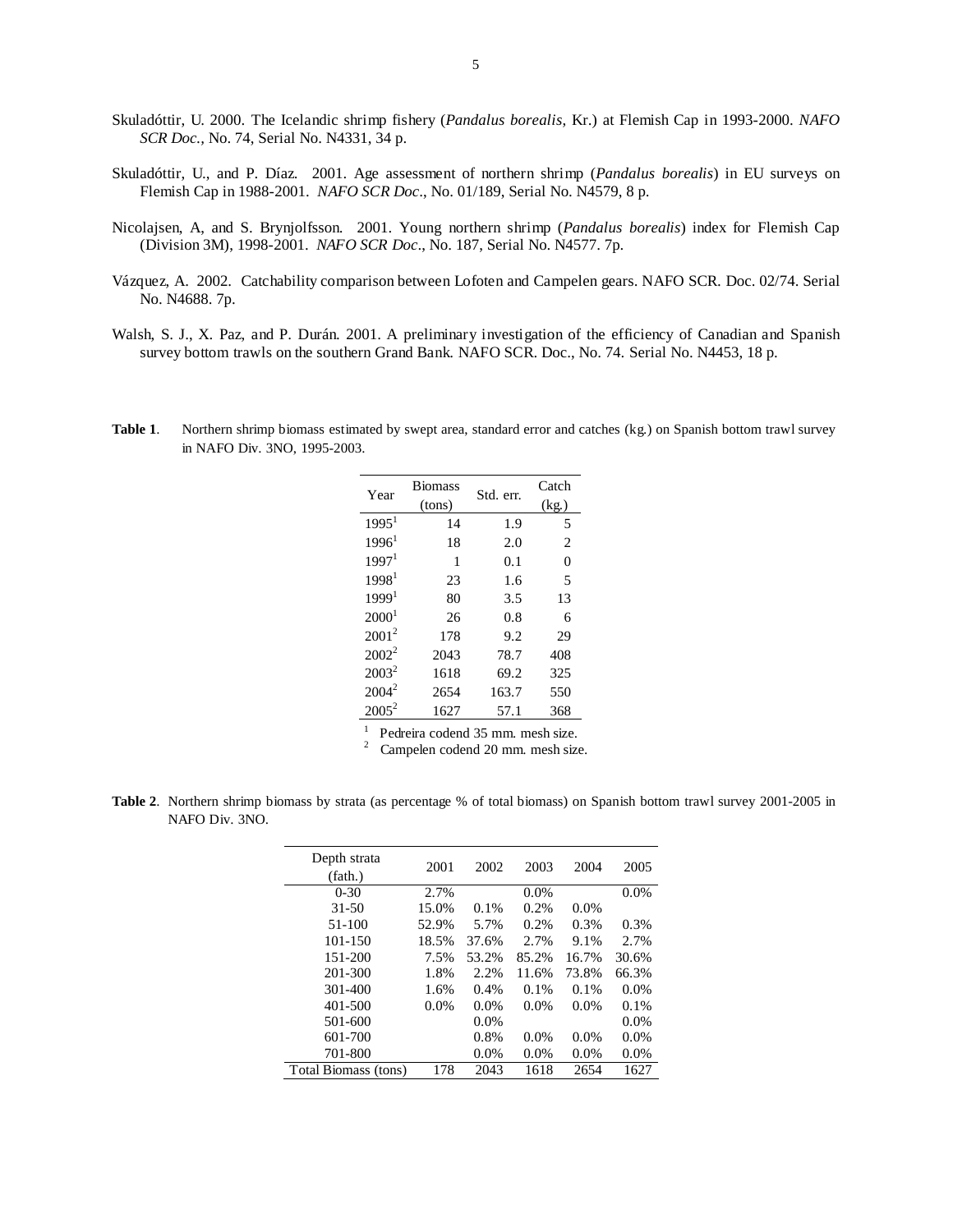| 2004           |                  |                  | 2005            |                  |                |                  |                         |                             |              |
|----------------|------------------|------------------|-----------------|------------------|----------------|------------------|-------------------------|-----------------------------|--------------|
| OCL(mm)        | <b>Males</b>     | Inmat.<br>female | Mat.<br>females | <b>Total</b>     | <b>Males</b>   | Inmat.<br>female | Mat.<br>${\bf females}$ | Ovig.                       | <b>Total</b> |
| $\,8\,$        |                  |                  |                 |                  |                |                  |                         |                             |              |
| 8.5            |                  |                  |                 |                  |                |                  |                         |                             |              |
| $\overline{9}$ | 7                |                  |                 | $\boldsymbol{7}$ |                |                  |                         |                             |              |
| 9.5            |                  |                  |                 |                  |                |                  |                         |                             |              |
| $10\,$         |                  |                  |                 |                  |                |                  |                         |                             |              |
| 10.5           | $\boldsymbol{7}$ |                  |                 | $\tau$           |                |                  |                         |                             |              |
| $11\,$         | 838              |                  |                 | 838              | 15             |                  |                         |                             | 15           |
| 11.5           | 893              |                  |                 | 893              | 31             |                  |                         |                             | 31           |
| $12\,$         | 1992             |                  |                 | 1992             | 55             |                  |                         |                             | 55           |
| 12.5           | 14383            |                  |                 | 14383            | 172            |                  |                         |                             | 172          |
| 13             | 10963            |                  |                 | 10963            | 345            |                  |                         |                             | 345          |
| 13.5           | 13750            |                  |                 | 13750            | 521            |                  |                         |                             | 521          |
| 14             | 11905            |                  |                 | 11905            | 550            |                  |                         |                             | 550          |
| 14.5           | 5965             |                  |                 | 5965             | 1228           |                  |                         |                             | 1228         |
| 15             | 6628             |                  |                 | 6628             | 1417           |                  |                         |                             | 1417         |
| 15.5           | 4768             |                  |                 | 4768             | 1834           |                  |                         |                             | 1834         |
| 16             | 5220             |                  |                 | 5220             | 2820           |                  |                         |                             | 2820         |
| 16.5           | 10371            |                  |                 | 10371            | 5493           |                  |                         |                             | 5493         |
| 17             | 6282             |                  |                 | 6282             | 5653           |                  |                         |                             | 5653         |
| 17.5           | 8159             |                  |                 | 8159             | 5943           |                  |                         |                             | 5943         |
| $18\,$         | 4269             | $87\,$           |                 | 4356             | 5620           |                  |                         |                             | 5620         |
| 18.5           | 6389             | $87\,$           |                 | 6477             | 4419           | 4                |                         |                             | 4424         |
| 19             | 7496             | $50\,$           | $87\,$          | 7634             | 5526           |                  | 62                      |                             | 5588         |
| 19.5           | 10917            | 826              |                 | 11744            | 4327           | 63               |                         |                             | 4390         |
| $20\,$         | 11615            | 471              |                 | 12086            | 8886           | 56               |                         |                             | 8942         |
| 20.5           | 14653            | 1657             | 103             | 16414            | 6756           | 721              | 24                      |                             | 7500         |
| $21\,$         | 21815            | 3028             | 392             | 25235            | 8326           | 2623             | 11                      |                             | 10959        |
| 21.5           | 12911            | 8218             | $267\,$         | 21396            | 5126           | 2345             | 326                     | $\ensuremath{\mathfrak{Z}}$ | 7800         |
| $22\,$         | 18826            | 14160            | 2097            | 35082            | 4551           | 6737             | 428                     |                             | 11715        |
| 22.5           | 11365            | 19087            | 2883            | 33336            | 1986           | 13372            | 1256                    |                             | 16615        |
| $23\,$         | 2615             | 23517            | 5560            | 31691            | 1497           | 19313            | 2421                    |                             | 23231        |
| 23.5           | 1707             | 32441            | 9578            | 43726            | 210            | 16527            | 4138                    |                             | 20876        |
| 24             | 6                | 23966            | 9299            | 33271            | 312            | 13926            | 5267                    |                             | 19505        |
| 24.5           |                  | 17418            | 13224           | 30642            | $\overline{4}$ | 16294            | 9353                    |                             | 25651        |
| $25\,$         | 33               | 7440             | 7336            | 14809            |                | 7640             | 8130                    |                             | 15770        |
| 25.5           |                  | 4315             | 4523            | 8838             |                | 2128             | 9693                    |                             | 11821        |
| $26\,$         |                  | 790              | 1373            | 2162             |                | 1504             | 4454                    |                             | 5958         |
| 26.5           | 43               | 776              | 2573            | 3391             |                | 543              | 2898                    |                             | 3441         |
| 27             |                  |                  | $20\,$          | $20\,$           |                |                  | 1033                    |                             | 1033         |
| 27.5           |                  |                  | 864             | 864              |                |                  | 436                     |                             | 436          |
| $28\,$         |                  |                  |                 |                  |                |                  | 308                     |                             | 308          |
| Total          | 226790           | 158333           | 60178           | 445302           | 83624          | 103797           | 50236                   | 3                           | 237661       |
|                | 50.9%            | 35.6%            | 13.5%           | 2                | 35.2%          | 43.7%            | 21.1%                   | 0.0%                        |              |

**Table 3**. Northern shrimp size distribution ('000) by sex and maturity stage in Spanish bottom trawl survey 2004 and 2005 in NAFO Div. 3NO.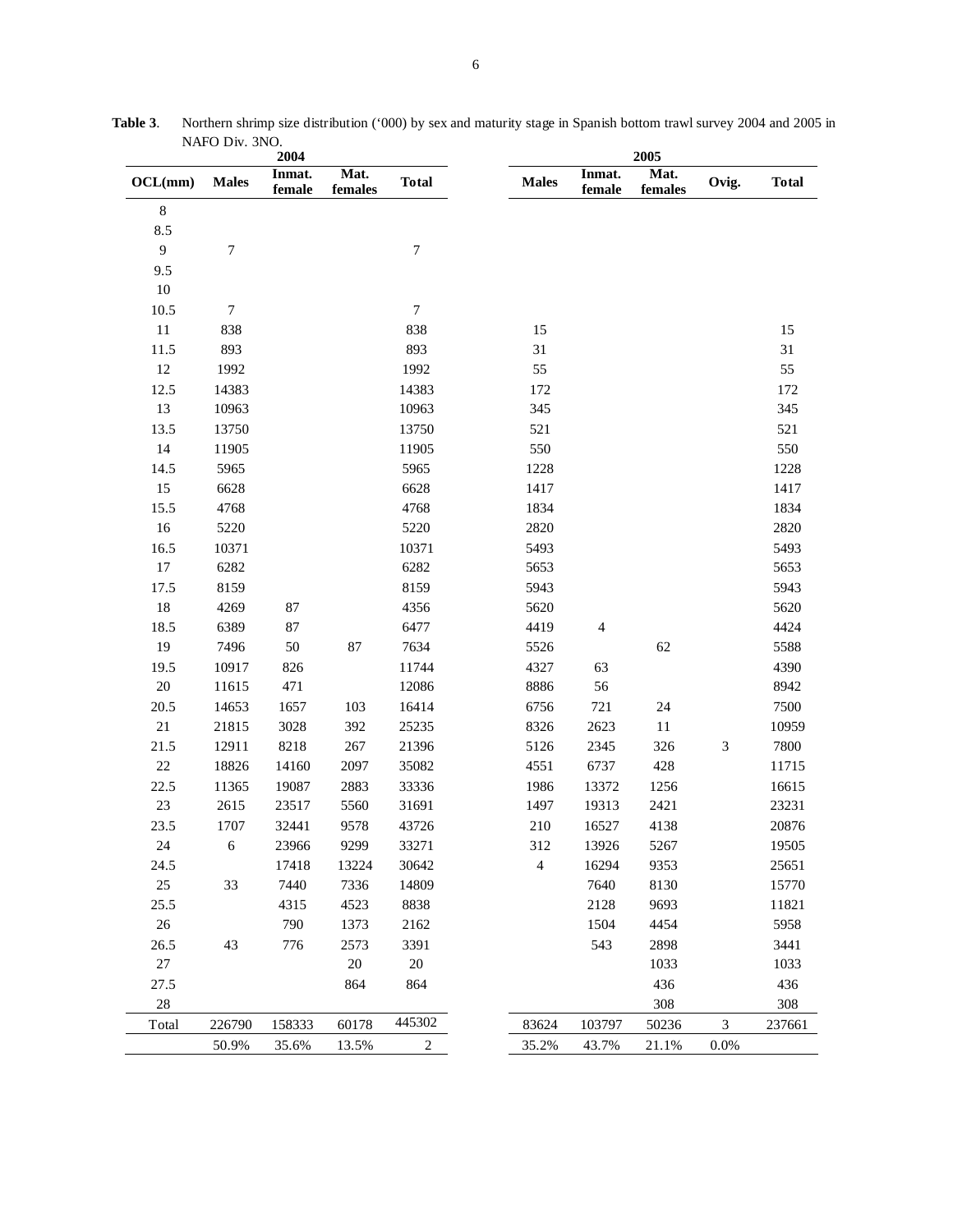| Males            | 0.0016 | 2.6865 | 0.93 | 679  |
|------------------|--------|--------|------|------|
| Inmature females | 0.0011 | 2.8013 | 0.78 | 646  |
| Mature females   | 0.0011 | 2.7999 | 0.74 | 477  |
| All combined     | 0.0012 | 2.7893 | 0.96 | 1802 |

**Table 4**. Northern shrimp length-weight relationship by sex and combined from Spanish bottom trawl survey 2005 in NAFO Div. 3NO.



**Fig. 1**. Northern shrimp biomass (tons) and catch (kg) on Spanish research surveys in NAFO Div. 3NO 2001- 2005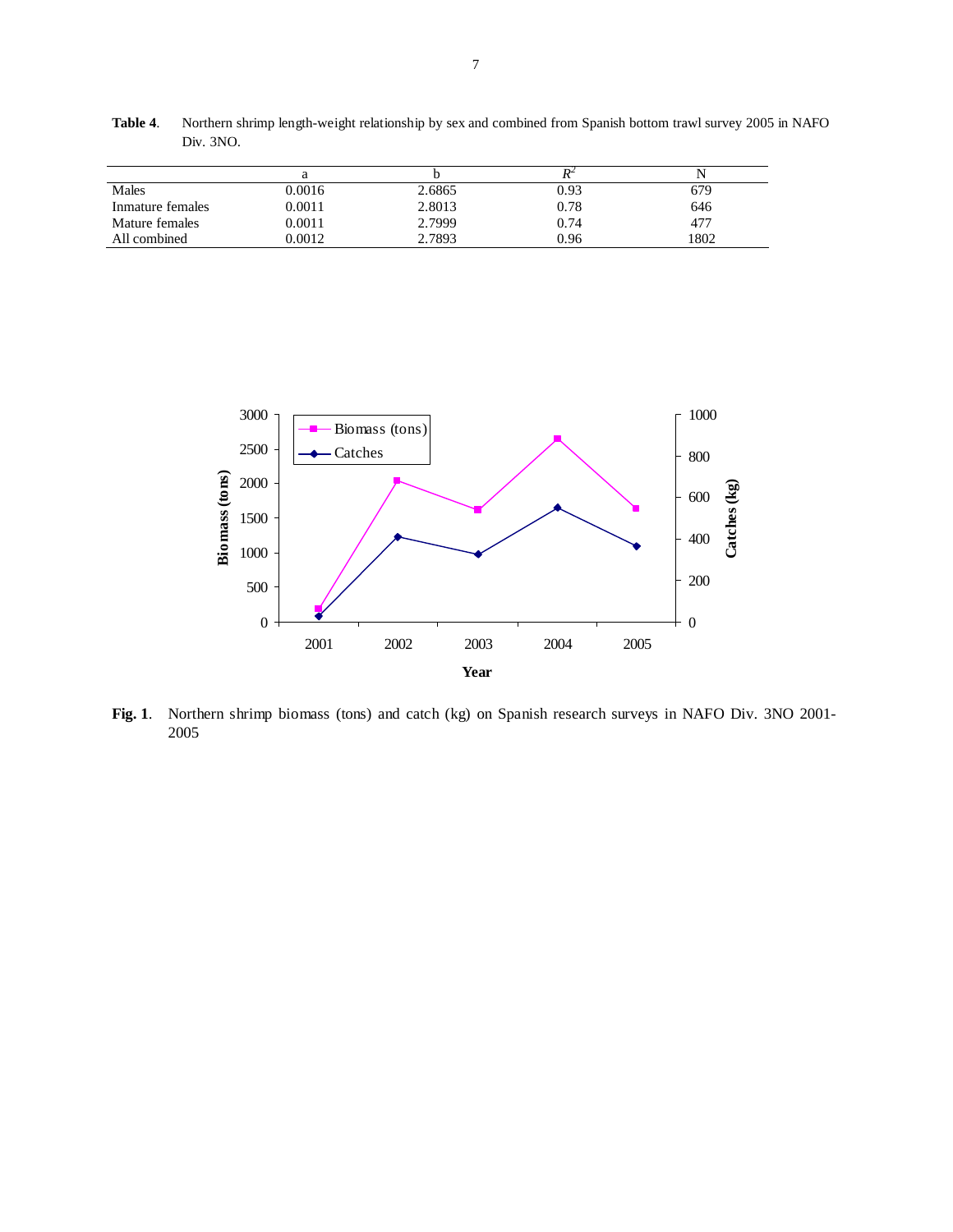

**Fig. 2**. Geographic distribution of Northern shrimp catches on Spanish bottom trawl surveys 2004 and 2005.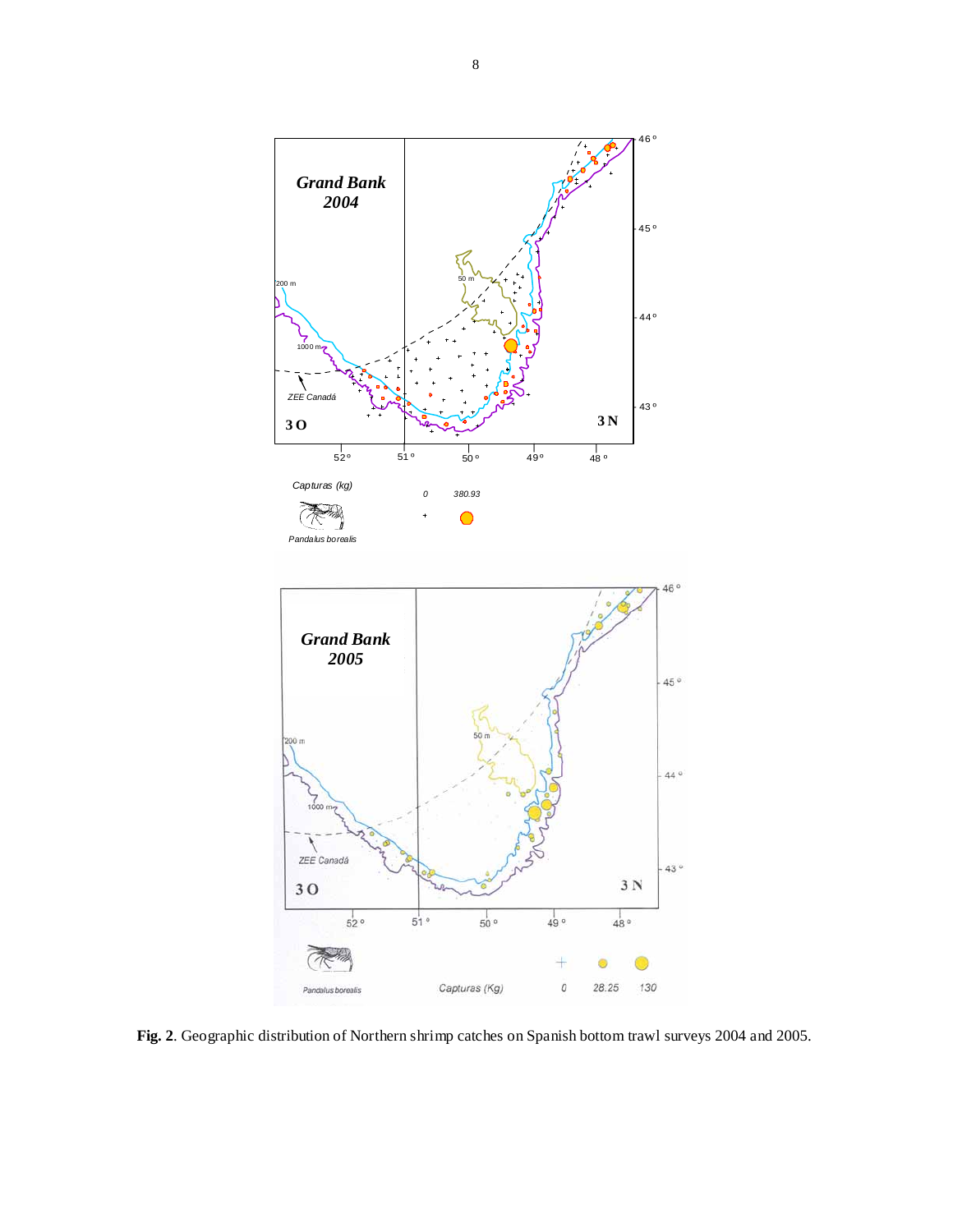



**Fig. 3**. Northern shrimp size distribution, by sex and maturity stage on Spanish bottom trawl survey 2004 and 2005 in Div. 3NO.